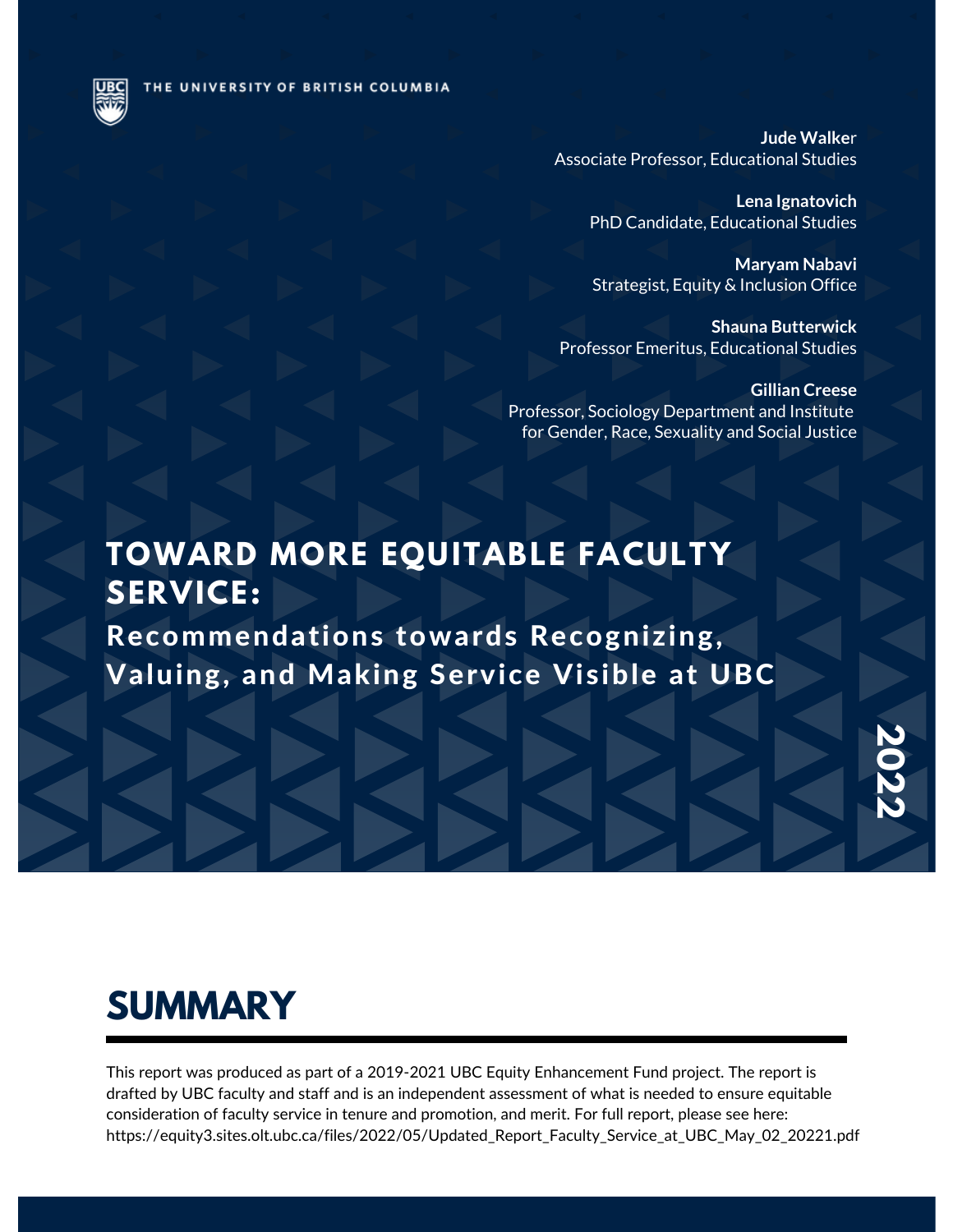## **INTRODUCTION**

A key priority in UBC's strategic plan is to "*cultivate a diverse community that creates and sustains equitable and inclusive campuses*". Many initiatives have been taken to reach that goal. One area 1 which has been neglected, however, is the inequality and misrecognition of faculty members' service contributions. While research and teaching are considered priorities, service is also central to maintaining "inclusive excellence" at UBC and is deserving of attention and intervention.

In this project, supported by UBC's Equity Enhancement Fund, we examined how faculty service is understood, recognized, and rewarded in tenure and promotion (T&P) and merit/PSA at UBC, with a particular focus on the Faculties of Arts and Education. This study was undertaken as a response to concerns voiced by faculty members—especially those who are Indigenous, racialized, women, and otherwise equity-seeking—regarding a perceived lack of fairness, recognition, support, and clarity in how the service work they do relates to decisions regarding T&P and merit/PSA allocations.

The expectations of faculty workload are changing due to: a) demands for greater research 'output'; b) new teaching and curriculum initiatives associated with equity, diversity, and inclusion; c) commitments to Indigenization and the TRC's Calls to Action; and d) increased emphasis on community engagement. Overall, there is a shifting sense of what it means to be a professor. In our project, we wanted to gain better answers to the following questions:

- What is understood as service by UBC leaders and administrators?
- How is service being factored into, and recognized as a part of faculty members' overall workload?
- What is being "counted" as service in T&P and merit/PSA?
- What kinds of work are being rewarded and how?
	- o How are faculty members being recognized in the diverse forms of work they are undertaking?
	- Are these forms considered 'service' or something else?

The project involved: a literature review; an analysis of policy documents on faculty workload and faculty service from across Canadian research universities (U15); an examination of UBC policy documents related to service and of UBC's Strategic Plan; and, semi-structured interviews with 11 senior administrators across UBC and 13 academic leaders in the Faculty of Arts and Faculty of Education. Based on these findings, we hope to spark a dialogue about how UBC can achieve its goal of inclusion and diversity by recognizing and rewarding faculty members' service contributions. "Service activities are critical in the pursuit of a more equitable and inclusive academic environment. We must ensure that the efforts required by these activities are properly recognized" (Armani et al, 2021, p. 960).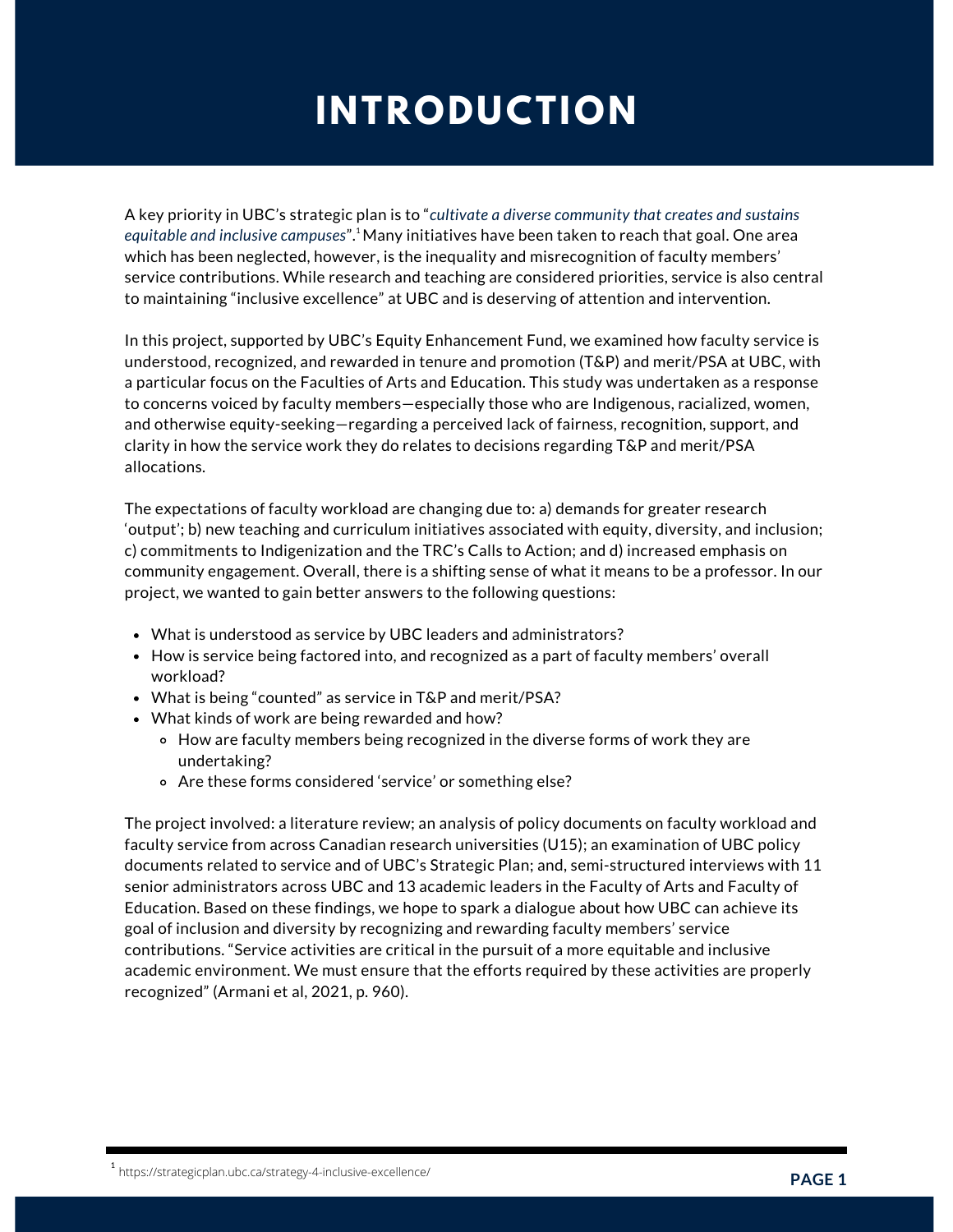## **LITERATURE REVIEW & FACULTY SERVICE AT OTHER U15 UNIVERSITIES**

Our review of a broad array of literature on faculty workload, faculty service, equity in academia, and equality in distribution of faculty workload shows that service is a catchall term which has multiple, in some cases contradictory, interpretations including:

- embracing all faculty activities (Oldfield & Baron, 2000; also see Cohan, 2018; Waring, 2013)
- "everything that is neither teaching, research, nor scholarship" (Blackburn & Lawrence, 1995, p. 222)
- as a part of scholarship, defined as the "scholarship of engagement" alongside the scholarship of discovery, integration, and teaching (Boyer, 1990; Boyer et al., 2016).

Based on our reading of the literature and of U15 collective agreements, faculty service can generally be broken down into the following categories: University Assigned or Invited; Professionally Invited or Elected; Community Invited or Elected; Service in Research; and, Service in Teaching. All work considered "service" conveys different levels of prestige, may be counted or hidden, and may have very different levels of benefit with regards to T&P and merit/PSA.

Faculty service is an area with many explicit and hidden equity issues, with many service activities going unsupported and unrewarded (Henry et al., 2017; Hutchins & Kovach, 2019; Kelly & McCann, 2014; Vescera, 2019). Previous research suggests that Indigenous and racialized faculty may have disproportionately heavy workloads; one study out of the US claimed that, on average, "associate [professor] women of color spend the most time on these [service] activities, and associate white men the least" (Misra & Lundquist, 2015, para 10). Both women and racialized faculty are more likely to be stalled at the rank of associate professor, and many studies show that among other professorial ranks, associate professors tend to be the most unsatisfied and "overworked" (Henry et al., 2017). Studies show that, on average, women faculty perform more university service overall (Guarino & Borden, 2017; Misra et al., 2011), and often: i) serve in positions that hold little to no prestige (O'Meara et al., 2017; Pyke, 2011), ii) take on more unofficial mentorship roles of minoritized students (Dengate et al., 2019; Vescera, 2019), and iii) do more relationally-oriented service that tends to be less valued than task-oriented forms of service (Hanasono et al., 2019).

Our analysis of Collective Agreements and documents regulating T&P at U15 universities shows that most of them view faculty workload as a traditional union of teaching, research, and service, and associate service with activities that are outside of research and teaching (University of Waterloo, 2019; University of Toronto, 2016; University of Ottawa, 2018). In T&P, the majority of U15 universities consider faculty service as "also important," giving it credit only after faculty members' research and teaching receive enough points. In terms of equity, diversity, and inclusion, most of the U15 acknowledge the differences in service workload of junior and senior faculty members. In addition, the University of Manitoba (2018) included fulfilling gender-balance requirements on committees and implementing a reasonable workload adjustment; however, no other statements we read discussed equity issues so directly in the policy documents. Our analysis revealed a gap between the need to address equity issues in the distribution and acknowledgement of service tasks and the existence of policies which might ensure such equity. We also note that treating service as disconnected to teaching or research may result in some service activities not being captured.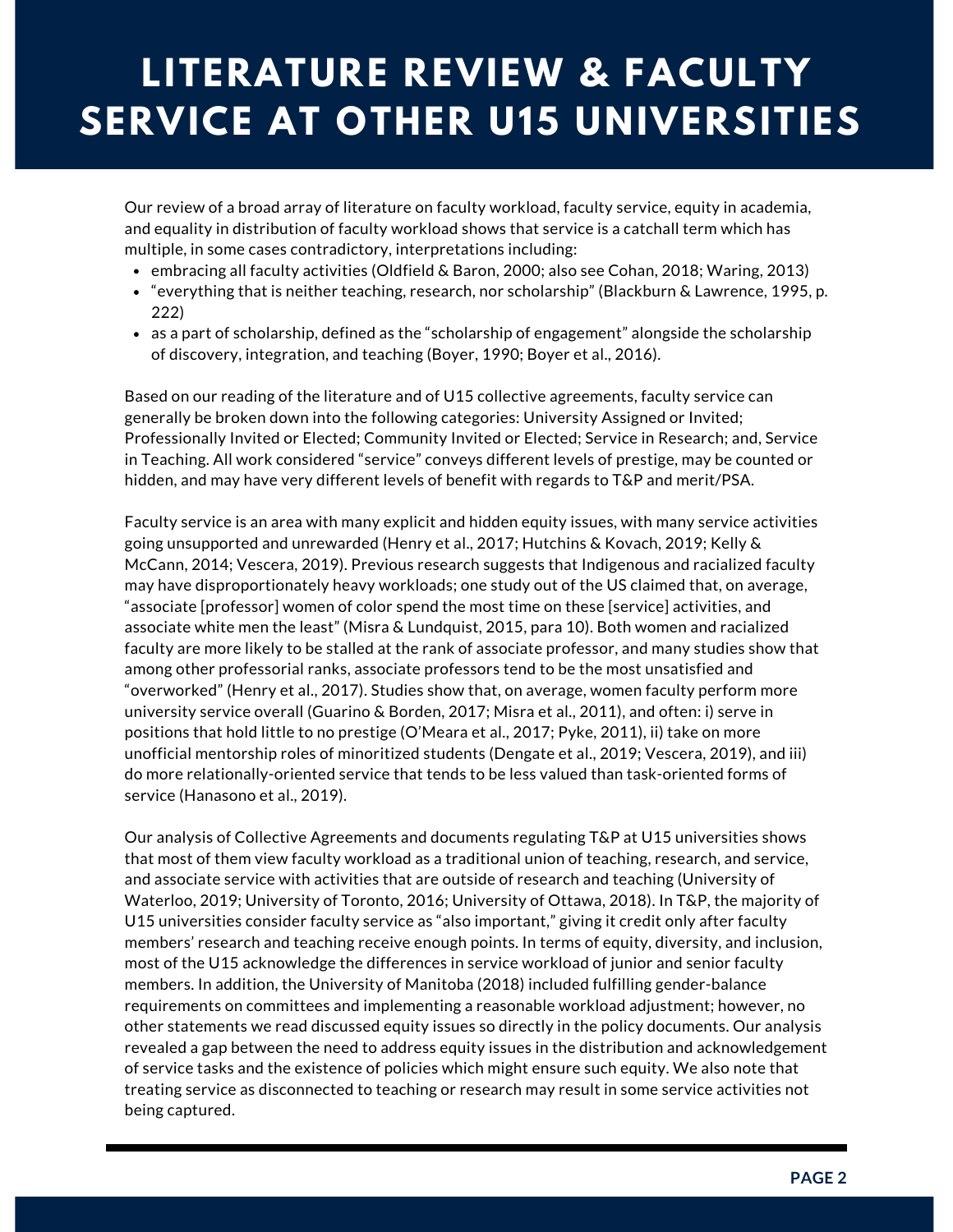### **FACULTY SERVICE AT UBC: POLICIES, PRACTICES, AND PERCEPTIONS AT AN INSTITUTIONAL LEVEL**

At an institutional level we examined: UBC's Collective Agreement (CA), the Senior Appointments Committee Guide, UBC Statement of Vision and Values, and the UBC Strategic Plan "Shaping UBC's next century." We also interviewed 11 senior administrators from UBC on how they understand service, how service is accounted for in T&P, and to learn more about how policies regulate service.

The CA (2020) envisions faculty service as one of the key components of faculty workload alongside teaching, scholarly activity, and educational leadership (p.14). At the same time, in T&P, faculty "are judged principally on performance in both teaching and either scholarly activity or educational leadership." (p.65). The CA clearly states that "[s]ervice to the academic profession, to the University, and the community will be taken into account but, while service to the University and the community is important, **it cannot compensate for deficiencies in teaching, scholarly activity, or educational leadership** [emphasis ours]." (p.65). Such statements, in our view, undermine and dismiss the significance of faculty members' service contributions to creating an inclusive and equitable work and learning environment. This discrepancy between considering service a compulsory component of a 'regular' faculty workload, and a supplementary component in T&P, creates confusion and opens a space for multiple interpretations and misrecognition of the significance of service.

We noticed a spectrum of opinions regarding the definition of service among academic leaders that mostly fall under one of four categories. Service was viewed as i) a required part of the unit-Faculty- university operation; ii) mostly administrative work; iii) voluntary work in the institution, profession, community that needs to be done; and iv) professional impact or impact on the community made by activities outside of teaching and research/educational leadership. These definitions do not necessarily contradict each other; however, they reflect different expectations in regards to faculty service, which might affect how service is recognized and rewarded, especially in the absence of transparent policies at the faculty and department levels.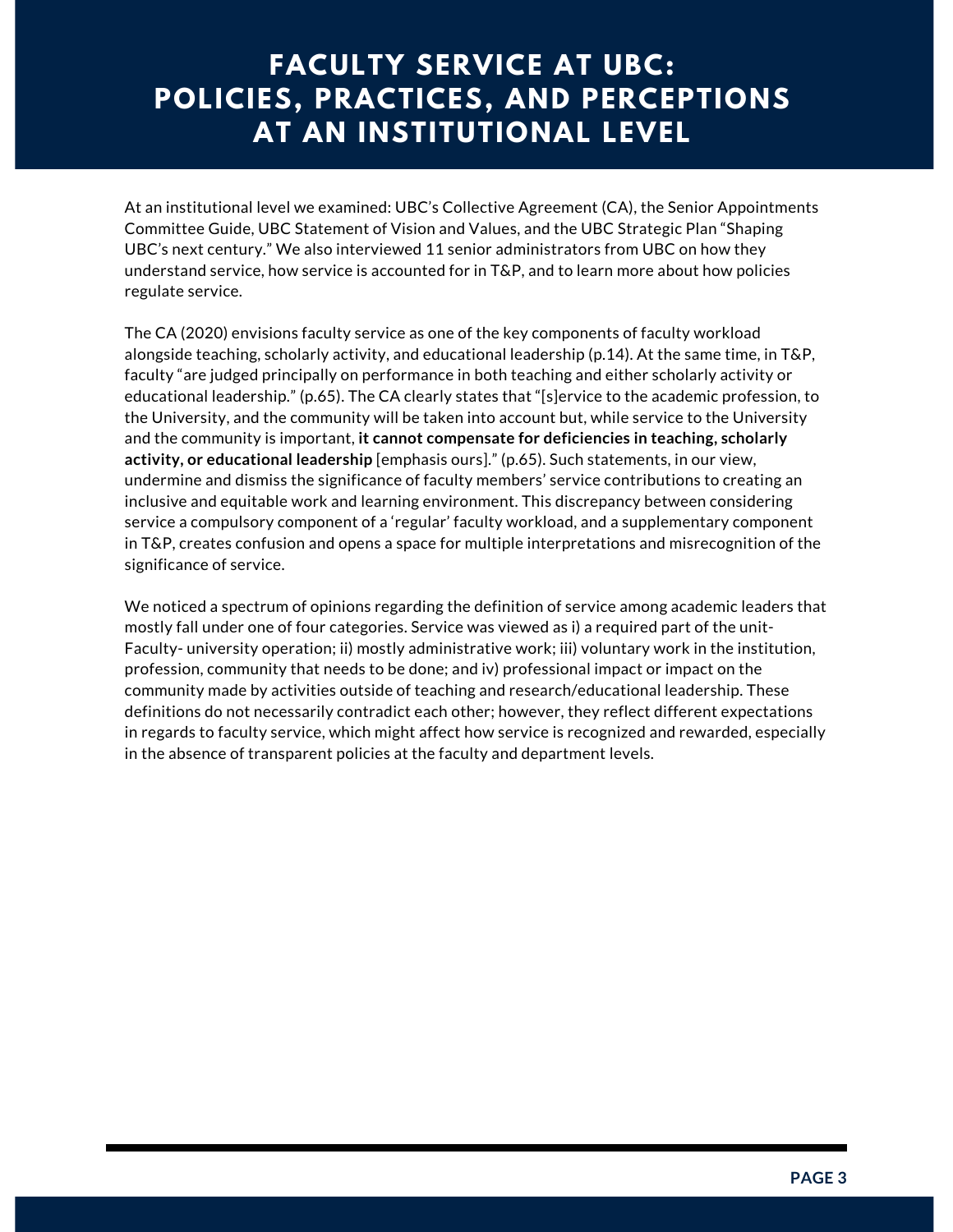# **FACULTY SERVICE IN THE FACULTIES OF ARTS AND EDUCATION**

Our study of the Faculty of Arts and the Faculty of Education focused on: i) how service is defined, accounted for, and rewarded; ii) what data are collected and analyzed about service; iii) what policies are in place; and iv) what issues regarding service are identified at the faculty level, and in different departments, especially concerning equity issues. Our study shows that whereas both Faculties rely heavily on the Collective Agreement guidelines regarding service in T&P, how service is considered part of faculty workload differs, as do departmental approaches to recommending merit and PSA pay.

To ensure that faculty members' service is counted in Merit and PSA, the Faculty of Arts applies Faculty-level regulations obliging their units to have written policy for allocation of Merit and PSA. The examination of three departmental policies shows different levels of attention paid to service: one unit, for example, only has a brief statement whereas another includes detailed guidelines with a list of service roles, and minimum and above minimum service expectations. Different departments provide different approaches to course release for service work, and different types of support for service. The Faculty of Education defines service as activities that "must be performed to maintain the operations of the institution" (Guidelines for Faculty Workload Planning, 2020, p.8) and service to the community, academic, and professional organizations. Both Faculty level guidelines set a norm of 20 per cent of service load for all ranks in the Research and Educational Leadership streams but leave the decisions on criteria for Merit and PSA to individual units (informed by the Collective Agreement). Our further analysis of three departmental policies shows that different units within one Faculty might have a different understanding of faculty service. For example, whereas some units consider some activities as a contribution to research, e.g., editorial and reviewing activities, others account for them as faculty service.

The examination of policy documents showed that the Faculties of Arts and Education use templates for annual reports of all faculty activities including service activities. In addition to this "basic" record, some units also use extended annual reports, e.g., one department in the Faculty of Education asks faculty members to complete a six-page non-structured annual report about the tasks that they have performed during the year. Some units apply a point system for looking at each faculty member's service load, accounting for different amounts of work each service activity, or committee, might take.

Interestingly, a little over half of our respondents within both Faculties commented that they had seen no equity issues in faculty service workload distribution, especially in recent years. At the same time, respondents made a number of references to heavy service loads, as well as to selfdirected service commitments (e.g., student mentorship, running of workshops, striking of committees, community service, serving on certain committees), of women, racialized, and Indigenous faculty. Some also expressed concern of service workload for faculty with disabilities. Through our research, we saw no evidence of any units that systematically track their faculty members' workload from equity, diversity, and inclusion perspectives. Even the departments with a point system and extended annual reports admitted that no analysis of data is done regularly.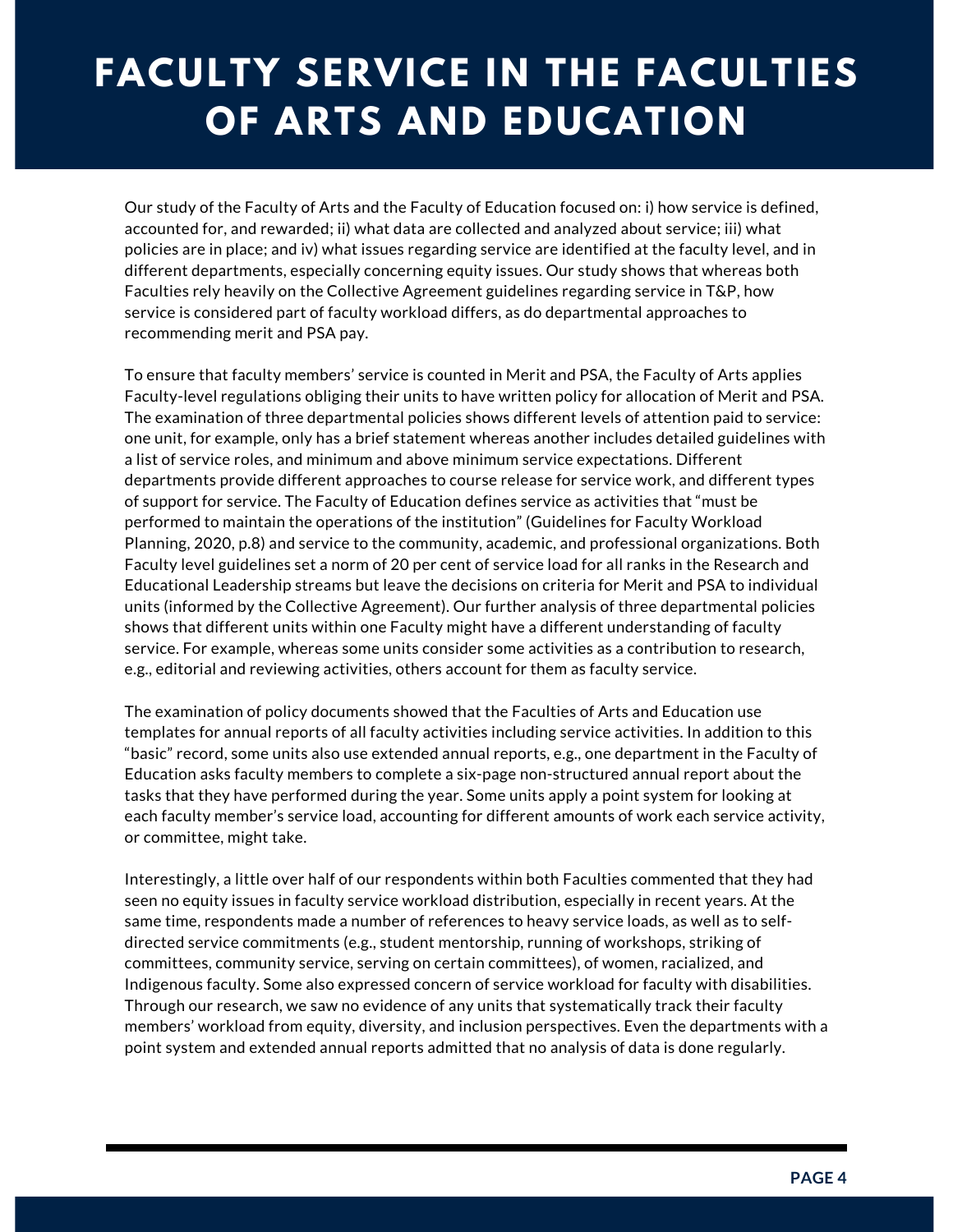# **WHAT COULD WE DO TO IMPROVE FACULTY SERVICE AT UBC?**

Based on our literature review, interviews, and document analysis, we recommend actions be taken to achieve three goals: i) to document service, ii) to recognize and value service, and iii) to support service. The following actions are recommended to help reach these goals:

### **A. DOCUMENTING SERVICE**

#### **Transparent definition of faculty service in the Collective Agreement**

We recommend work be done on more clearly defining service in the Collective Agreement to help us to have a clearer understanding of what service means across UBC.

#### **Tracking data on faculty service**

Our study revealed a lack of data on faculty service: Who is doing what? How are committee commitments decided upon? What kinds of service is and is not accounted for in T&P or merit/PSA? How is the work of a faculty member being recorded and rewarded (as Service? Research? Teaching? Educational Leadership? Scholarship?). We suggest departments and Faculties begin to track data on who is doing what kinds of service over a five-year period and then track patterns over time.

#### **Sharing of policies and practices within and across Faculties**

To support a) a more equitable workload among faculty members regarding service and b) the diverse and important service-related work faculty members do, a culture of transparency is needed in how we assign work and how we account for service and assess faculty work in merit/PSA and T&P. Seeing how other units approach these difficult questions can help us to reimagine our own processes.

### **B. RECOGNIZING AND VALUING SERVICE**

#### **Rethinking service: Unfolding the boundaries**

Service is seen as separate from teaching and research (or from educational leadership activities for educational leadership faculty). However, these categories themselves have been changing in the past decade and rethinking service involves a rethinking of the meaning of teaching, research, and educational leadership. The same is applicable to revisiting the boundaries drawn between 'service to the university' and 'service to the community'; and between "assigned service" and "selfdirected activities."

#### **Increasing value of faculty service in T&P**

The established practice of service having little, if any, weight in T&P needs to be revisited. Service plays an important role in a faculty member's academic activities As *the UBC-Vancouver Faculty Survey on the Effects of COVID-19* (Quayle, 2020) suggests, tenure-track faculty members may be particularly susceptible to increasing service demands and expectations. Similarly, since service is also embedded into activities we tend to categorize as research or teaching, there needs to be greater visibility and recognition of these activities.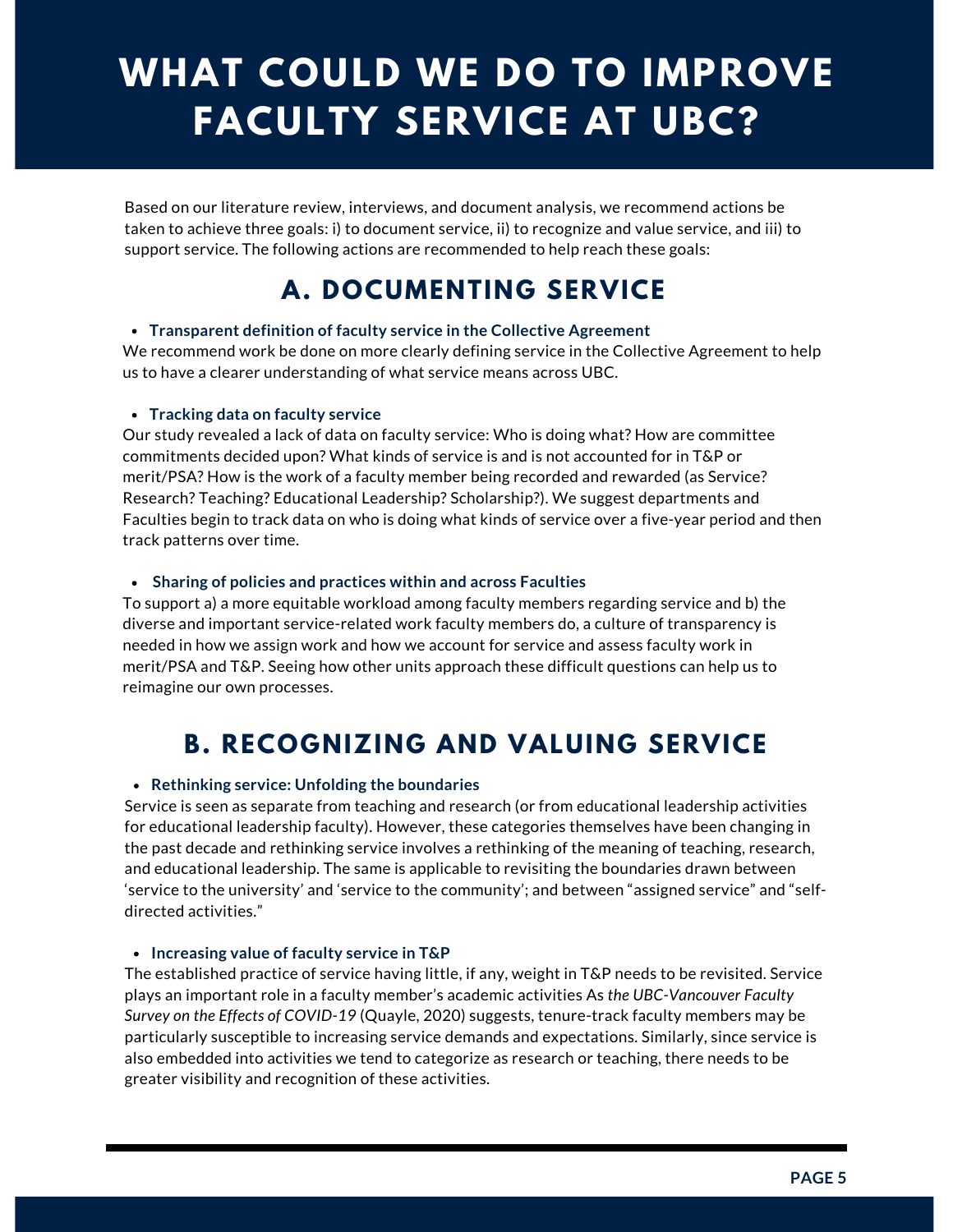#### **Bringing UBC policies on faculty service closer to UBC vision, purpose, and value statement, and its Strategic Plans**

Our study shows a gap between i) UBC's Vision, Purpose and Value statement and UBC's Strategic Plan 'Shaping UBC's next century," and ii) policies on faculty service in the CA and SAC Guidelines, and in those examined in the Faculty of Arts and Faculty of Education. Specifically, UBC's visioning documents contain numerous objectives that imply faculty service but such necessary service is not adequately addressed, nor recognized, in T&P or merit/PSA policies and procedures. We also now are mindful of UBC's Indigenous Strategic Plan and the implications this presents for how we recognize, assign, and reward faculty work more holistically.

### **C. SUPPORTING SERVICE**

#### **Consideration of greater supports for faculty service**

Course buy-outs, service reductions in recognition of other service work, administrative support, GAA or TA-support, are all important considerations in both ensuring greater equity in faculty work and in recognizing the time-intensive and important service work faculty members are doing.

#### **Greater recognition of service**

Overall, our study suggests the importance of more formal recognition of service work of faculty members. This could involve the creation of service-directed grants, internal awards for service or mentorship, and space allocated for sharing one's achievements in relation to the activities associated with service.

#### **Clear unit policies on service that ensure equal distribution of time-intensive roles**

The CA clearly states that service varies from one unit to another (p.68). Written department policies on workload—and its distribution, recognition, and reward, including faculty service—need to be developed with transparent criteria to increase equity and ensure equal rotation of service roles (Curcio & Lynch, 2018; O'Meara et al., 2018).

#### **Education on Service**

Educating academic leaders and faculty members around service—how it relates to policies, how it needs to be recorded and regulated, and how it involves equity issues—is one of the ways of increasing awareness of its importance and improving it.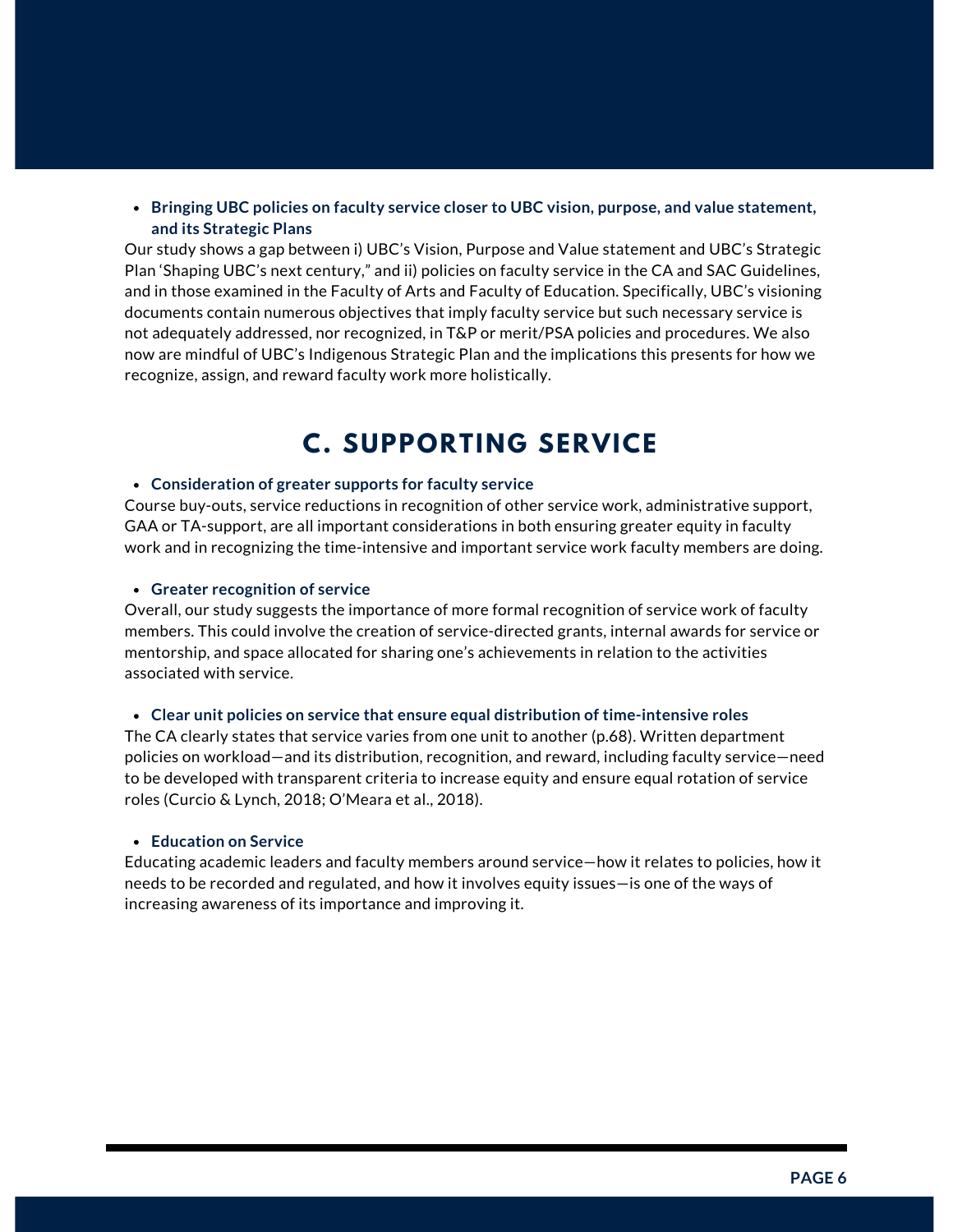## **OVERALL WAYS TO MAKE SERVICE BETTER AT UBC**

This study showed that many department heads and academic leaders are concerned with the problem of equity-deserving faculty having heavy committee workloads or being involved in additional time-intensive 'self-directed' service activities (e.g., mentorship, agreeing to serve on committees and initiatives in academia and community). Among the proposed solutions is i) establishing basic standards in service similar to ones in teaching, and ii) finding ways to provide formal recognition and reward for extra service along with providing more ways for people to "more comfortably say no" (see O'Meara, 2002; Pyke, 2011). Additional equity data on faculty service is important for tracking possible discrepancies in work (e.g., to capture whether, and in which ways, disabled, IBPOC, or women faculty are doing more or being rewarded less), as well as the gaps that exist between faculty service workload according to one's contract and what appears on one's CV for T&P, or for Merit and PSA, across different Faculties and schools at UBC.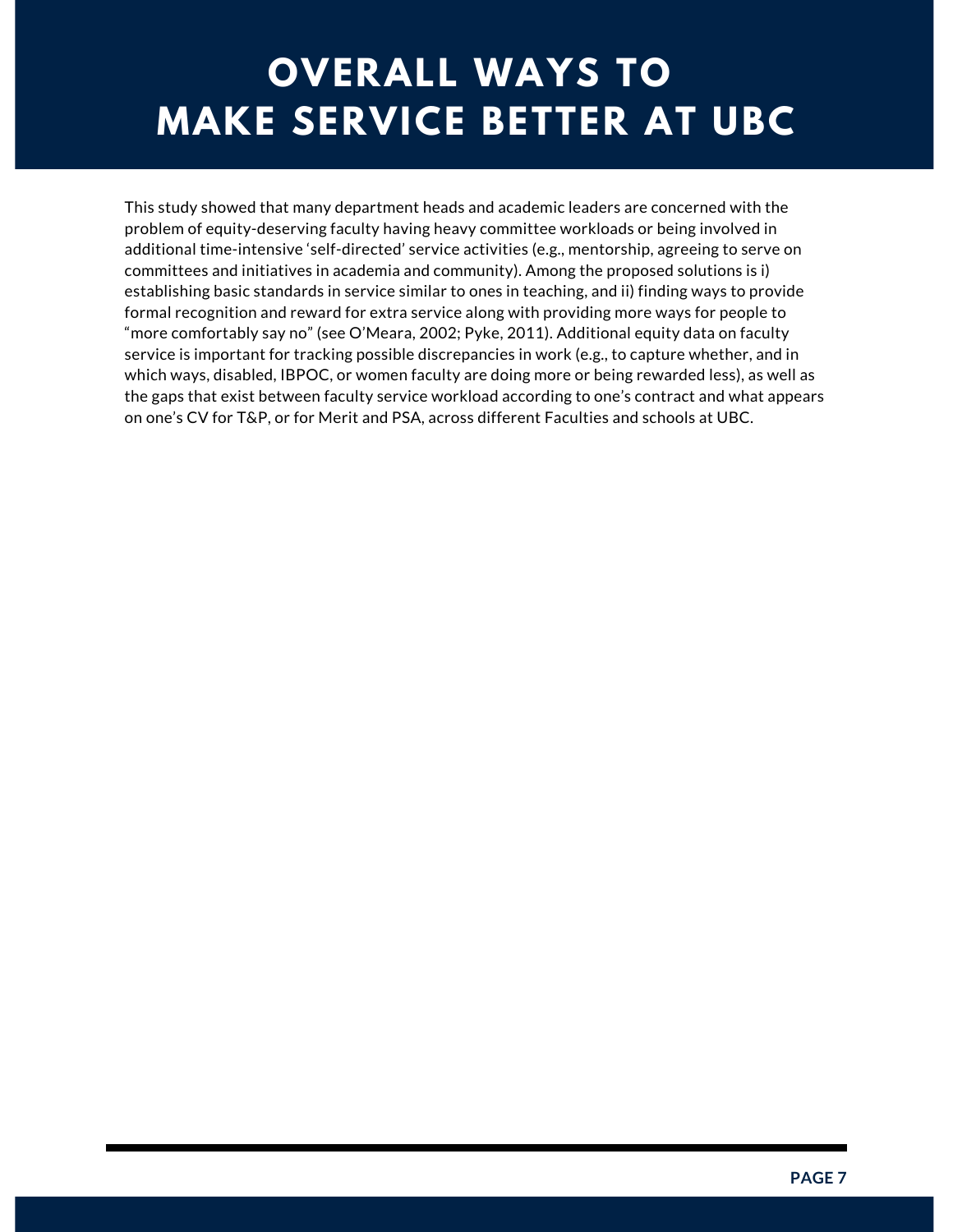## **REFERENCES**

- $\bullet$  Armani, A. M., Jackson, C., Searles, T. A., & Wade, J. (2021). The need to recognize and reward academic service. Nature Reviews. Materials, 6(11), 960-962. [https://doi.org/10.1038/s41578-](https://doi.org/10.1038/s41578-021-00383-z) 021-00383-z
- Blackburn, R. T. & Lawrence, J.H. (1995). Faculty at Work: Motivation, Expectation, Satisfaction. Baltimore: Johns Hopkins University Press.
- Boyer, E. (1990). Scholarship Reconsidered: Priorities of the Professoriate. Princeton: Princeton University Press.
- Boyer, E. L., Moser, D., Ream, T. C., & Braxton, J. M. (2016). Scholarship reconsidered: Priorities of the professoriate (Expand ed.). San Francisco, CA: Jossey-Bass.
- Cohan, D. (2018, Aug 8). Why Faculty Members Should Not Help with Move-In Day. Inside Higher Ed. [https://www.insidehighered.com/advice/2017/08/08/downside-faculty-members](https://www.insidehighered.com/advice/2017/08/08/downside-faculty-members-helping-students-move-essay)helping-students-move-essay
- Curcio, A. A., & Lynch, M. A. (2017). Addressing social loafing on faculty committees. Journal of Legal Education, 67(1), 242-262.
- Dengate, J., Peter, T., & Farenhorst, A. (2019). Gender and the Faculty Care Gap: "The Obvious Go-To Person" for Canadian University Students' Personal Problems. Canadian Journal of Higher Education, 49 (3), p.104 - 114.
- Faculty of Education (2020). Guidelines for Faculty Workload Planning. https://resources[educ.sites.olt.ubc.ca/files/2020/10/FoE-Workload-Planning-Policy-Jun-24-20-rev-Oct-15-](https://resources-educ.sites.olt.ubc.ca/files/2020/10/FoE-Workload-Planning-Policy-Jun-24-20-rev-Oct-15-20.pdf) 20.pdf
- Guarino, C., & Borden, C. (2017). Faculty service loads and gender: Are women taking care of the academic family? Research in Higher Education, 58(6), 672-694.
- Hanasono, L. K., Broido, E. M., Yacobucci, M. M., Root, K. V., Peña, S., & O'Neil, D. A. (2019). Secret service: Revealing gender biases in the visibility and value of faculty service. Journal of Diversity in Higher Education, 12(1), 85-98. doi:10.1037/dhe0000081
- Henry, F., James, C., Li, P. S., Kobayashi, A., Smith, M. S., Ramos, H., Enakshi, D. (2017). The equity myth: Racialization and indigeneity at Canadian universities. UBC Press.
- Hutchins, H. M., & Kovach, J. V. (2019). ADVANCING women academic faculty in STEM careers: The role of critical HRD in supporting diversity and inclusion. Advances in Developing Human Resources, 21(1), 72-91. doi:10.1177/1523422318814547
- Kelly, B. T., & McCann, K. I. (2014). Women faculty of color: Stories behind the statistics. The Urban Review, 46(4), 681-702. doi:10.1007/s11256-014-0275-8
- Misra, J., & Lundquist, J.H. (2015). Diversity and the Ivory Ceiling. Inside Higher Education, June 26. https://www.insidehighered.com/advice/2015/06/26/essay-diversity-issues-andmidcareer-faculty-members.
- $\bullet$  Misra, J., Lundquist, J. H., Holmes, E., & Agiomavritis, S. (2011). The ivory ceiling of service work. Academe (Washington. 1979), 97(1), 22-26.
- O'Meara, K. (2002). Scholarship Unbound: Assessing Service as Scholarship for Promotion and Tenure. Studies in Higher Education Dissertation Series, P. G. Altbach, ed., New York: Routledge, 2002.
- O'Meara, K., Jaeger, A., Misra, J., Lennartz, C., & Kuvaeva, A. (2018). Undoing disparities in faculty workloads: A randomized trial experiment. PloS One, 13(12), e0207316. doi:10.1371/journal.pone.0207316